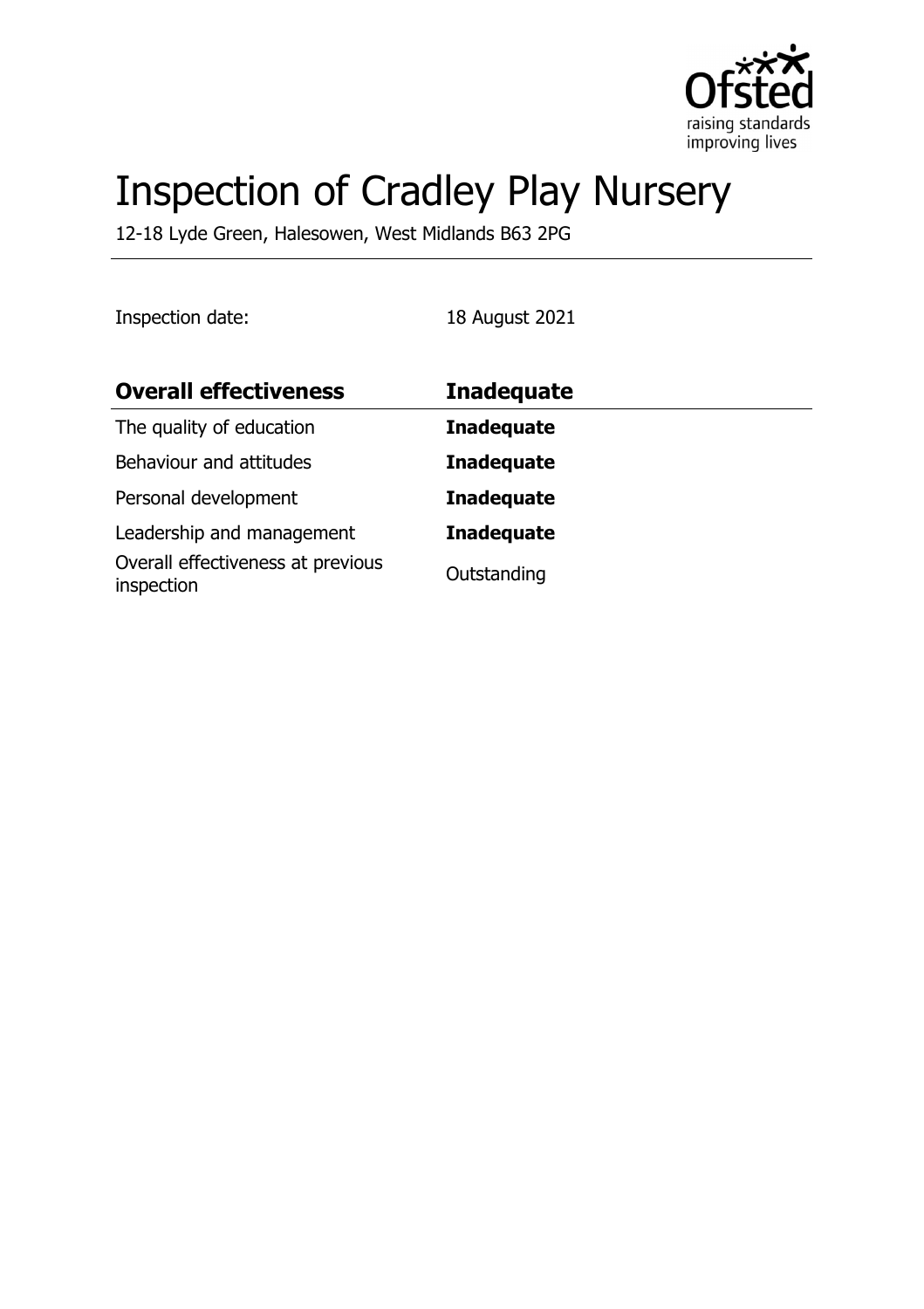

# **What is it like to attend this early years setting?**

## **The provision is inadequate**

Children are not safeguarded because staff and managers lack knowledge and understanding in their roles and responsibilities. They do not have a good enough understanding of child protection procedures to help keep children safe.

Although children have access to an array of resources, staff do not use these to plan purposeful activities effectively that build on children's learning. Staff mostly take a supervisory role, particularly when working with older children, and do not engage with children frequently enough to extend their learning. When staff do provide activities to help children make progress, they do not ensure that they include children that this is planned for. Therefore, while other children do participate, the learning intentions are not targeted enough to help them make progress in their development. Staff's expectations of children vary. For example, children have some opportunities to be independent by putting on their own aprons. However, at mealtimes, staff carry their plates for them, cut up their food, pour their drinks and clear away after them. This means that children are not provided with enough challenging opportunities to enable them to develop skills in preparation for the next stage in their learning.

Nevertheless, children show confidence in the nursery and older children form friendships with their peers. They select resources they would like to play with. Older children use role-play materials to pretend to make cups of tea and feed babies with a spoon. Younger children explore how to make marks with chalks or by using an 'aqua mat' that changes colour when water is applied.

## **What does the early years setting do well and what does it need to do better?**

- $\blacksquare$  Although leaders and managers are committed to the nursery, they have a poor oversight of the quality of provision. Managers fail to use self-evaluation effectively to identify weaknesses in staff's knowledge and teaching in order to address this and bring around necessary improvement. Consequently, the overall quality of provision has significantly declined since the last inspection.
- Managers do not have a good enough understanding of their responsibilities to safeguard children. They do not understand child protection procedures, including local guidance. Managers are therefore unable to identify where staff have poor knowledge of these procedures in order to provide support to help them improve. Managers have failed to follow safer recruitment procedures to ensure that all persons having regular contact with children are suitable. This means that children are not safeguarded.
- $\blacksquare$  The organisation of the curriculum is poor. Managers do not have a clear enough understanding of what they want children to learn. Staff do not provide children with meaningful educational experiences that support all areas of their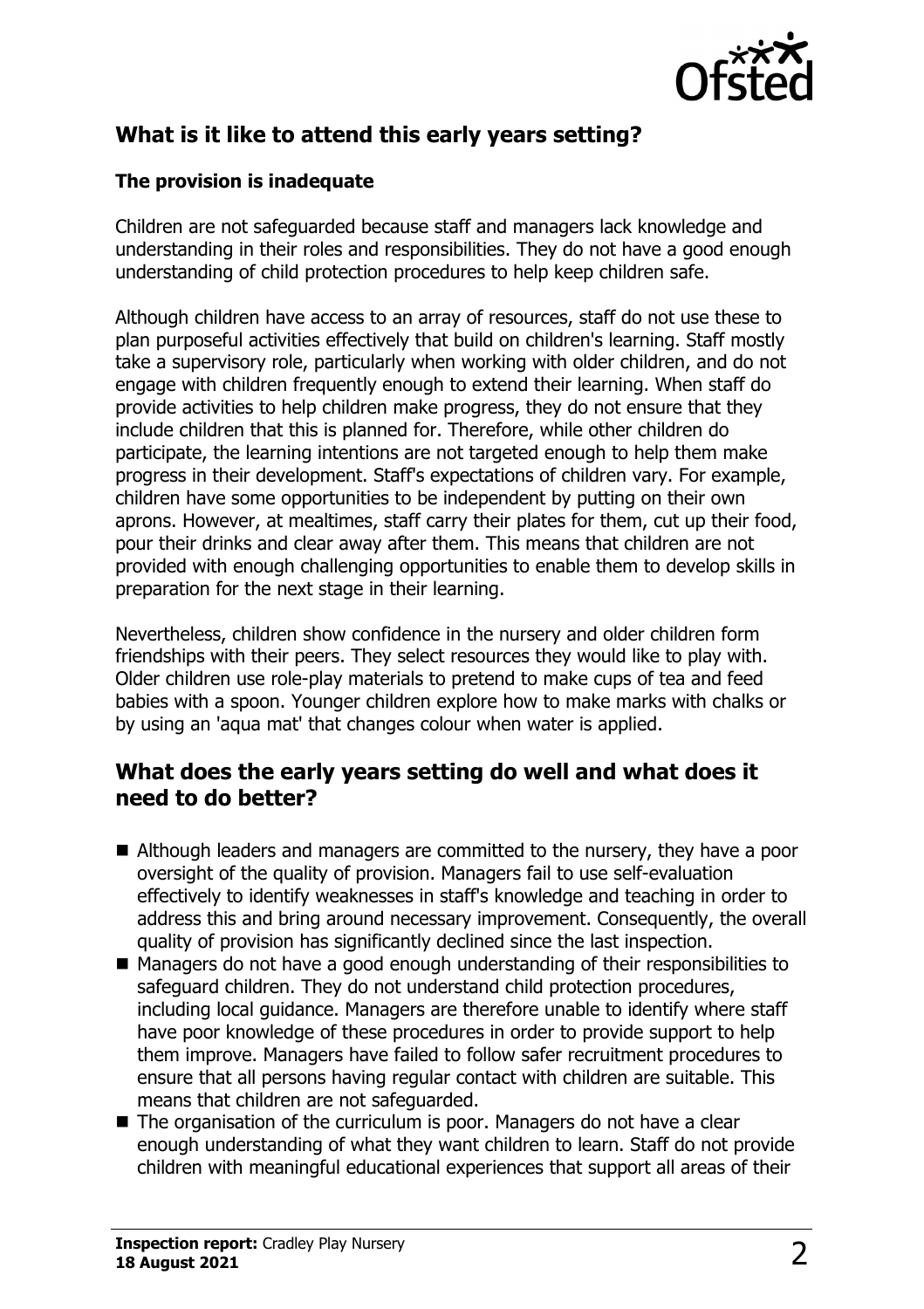

development. For example, although staff sing with children and read stories, they do not encourage children to remove their dummies while trying to talk to them or other children. Therefore, some children cannot communicate easily and be understood by others. This impacts on the knowledge and skills children develop.

- $\blacksquare$  Although staff complete regular assessments of children and know them well, they do not use information they gather from their assessments purposefully. Staff do not consistently plan and provide challenging and enjoyable activities and experiences to help children achieve what they need to learn next. At times, children become bored because they lack engagement in the activities on offer. Consequently, children are not supported to make good enough progress in their learning and development.
- Children generally behave well. Where children demonstrate more challenging behaviours, staff manage this in a consistent and appropriate way that helps children to understand their expectations. Managers have initiated partnership working with parents to further embed consistency in managing children's behaviour.
- $\blacksquare$  Children form positive relationships with staff and other children. Older children know who their key person is. Children comment that they enjoy coming to nursery and like to play with their peers. Parents spoken to during the inspection also commented positively about their experience and state that the nursery has worked flexibly to accommodate the emotional support their children need, particularly during the COVID-19 (coronavirus) pandemic.
- $\blacksquare$  The arrangements for the supervision of staff are not focused on helping staff to improve their personal effectiveness. Managers do not identify areas where staff need to further improve their knowledge or teaching skills in order to drive improvement. As a result, the quality of teaching is weak and staff do not fully understand their roles and responsibilities, with particular regard to safeguarding children.
- $\blacksquare$  Managers have failed to implement effective systems to ensure that information and records are organised appropriately. Some information and records are not available as the provider has removed these from the premises. Furthermore, staff do not maintain accurate records of children's hours of attendance. This impacts on the safeguarding of children.
- Staff and managers carry out risk assessments to help ensure the safety of all children. They understand the risks associated with resources and equipment within the nursery. Younger children are provided with mattresses and beds for when they need to sleep and rest, which promotes their good health.

# **Safeguarding**

The arrangements for safeguarding are not effective.

The designated lead practitioner for safeguarding has not attended an appropriate training course in line with requirements. Although managers and staff are able to identify signs that may indicate a child could be at risk of abuse, they do not have a clear enough understanding of the procedures to follow to report this to other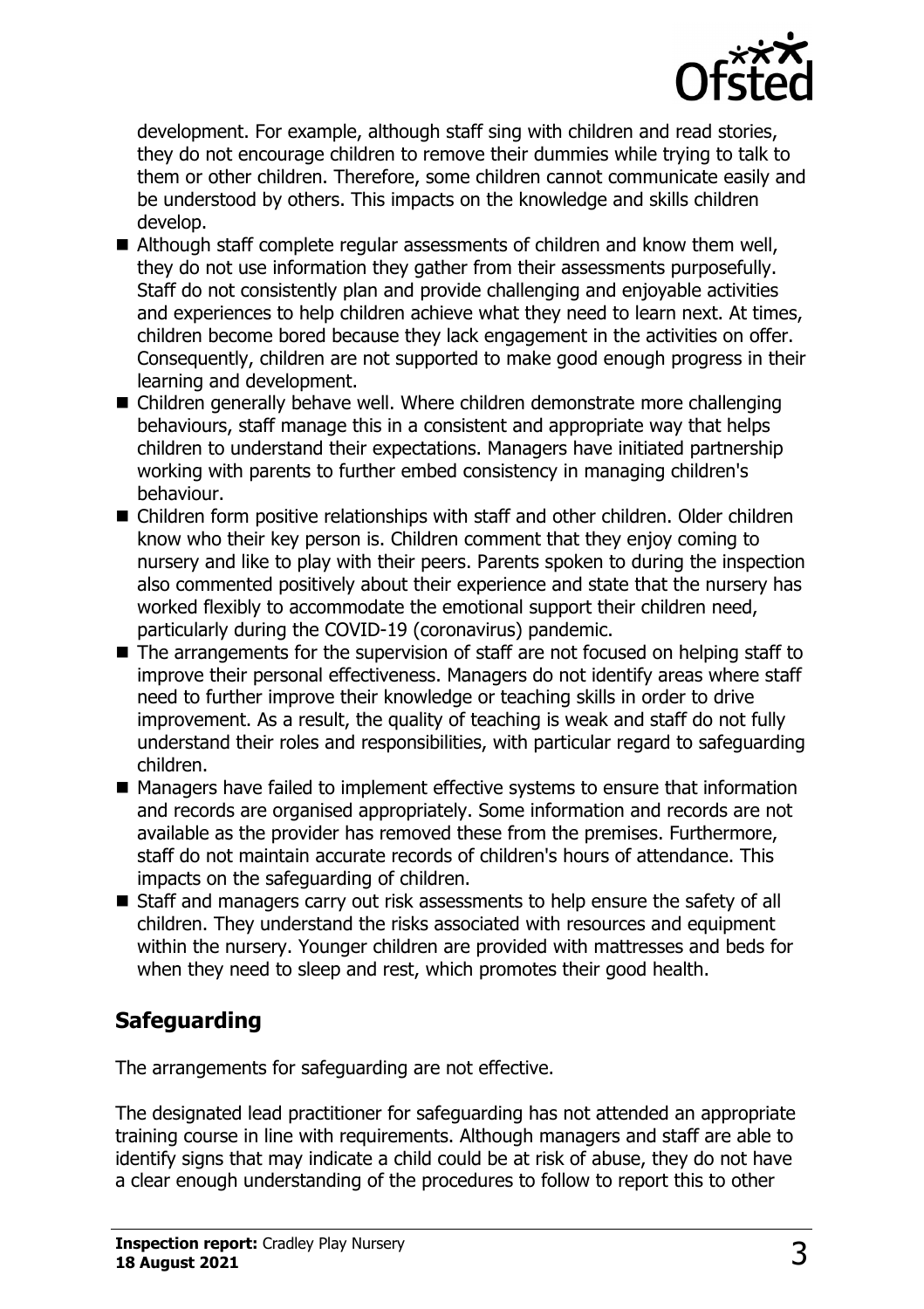

professionals, in line with local guidance. Managers lack knowledge and understanding of the procedures to follow in the event of an allegation being made against a member of staff in order to keep children safe. Managers have not ensured that they follow safer recruitment procedures. Although they have maintained a record of the Disclosure and Barring Service checks undertaken for staff, other recruitment and vetting evidence has not been maintained to ensure all staff are suitable. However, an effective mobile phone and camera policy is implemented to prevent the unauthorised use of equipment around children.

## **What does the setting need to do to improve?**

#### **The provision is inadequate and Ofsted intends to take enforcement action.**

|                                                                                                                                                                                                                                                            | Due date   |
|------------------------------------------------------------------------------------------------------------------------------------------------------------------------------------------------------------------------------------------------------------|------------|
| improve the knowledge and<br>understanding of all staff and managers<br>of the local guidance and safeguarding<br>procedures, so that they are able to<br>respond to any issues of concern in a<br>child's life at home or elsewhere in a<br>timely manner | 08/09/2021 |
| ensure that the named lead practitioner<br>for safeguarding has completed an<br>appropriate training course that enables<br>them to identify, understand and<br>respond to information of a safeguarding<br>nature                                         | 08/09/2021 |
| improve the knowledge and<br>understanding of the designated lead<br>practitioner for safeguarding of the<br>procedures to follow in the event of an<br>allegation being made against a member<br>of staff                                                 | 08/09/2021 |
| improve the arrangements for the<br>supervision of all staff so that they are<br>supported to undertake appropriate<br>training and professional development<br>opportunities that promote the interests<br>of all children                                | 08/09/2021 |

#### **We will issue a Welfare Requirements Notice requiring the provider to:**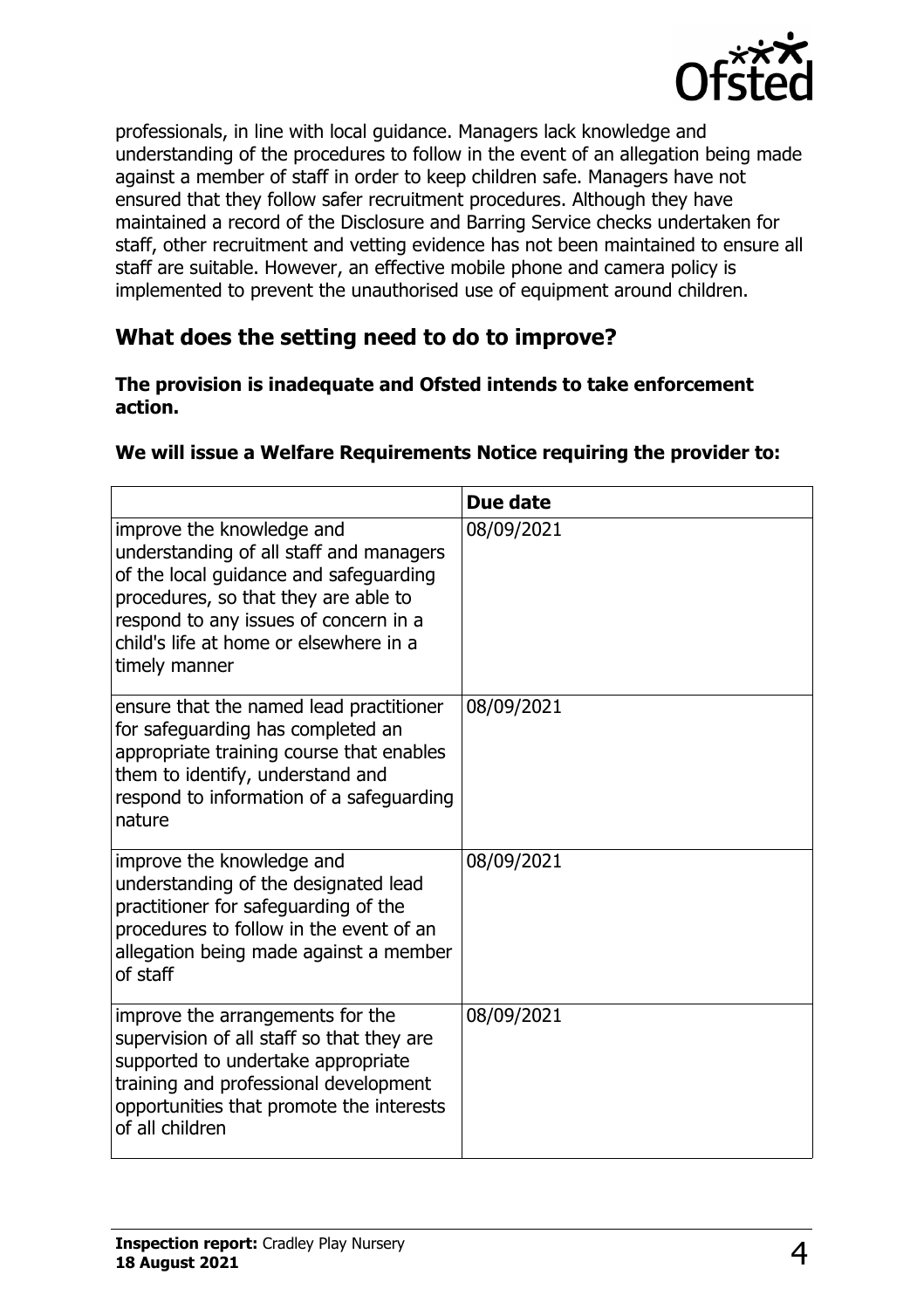

| implement effective procedures to<br>ensure that practitioners, and any other<br>person who is likely to have regular<br>contact with children, are suitable | 08/09/2021 |
|--------------------------------------------------------------------------------------------------------------------------------------------------------------|------------|
| maintain an accurate record of the<br>names of children being cared for and<br>their hours of attendance                                                     | 08/09/2021 |
| ensure that information and records are<br>easily accessible and available upon<br>request.                                                                  | 08/09/2021 |

## **To meet the requirements of the early years foundation stage, the provider must:**

|                                                                                                                                                                                                                                                                                                            | Due date   |
|------------------------------------------------------------------------------------------------------------------------------------------------------------------------------------------------------------------------------------------------------------------------------------------------------------|------------|
| improve planning so that children are<br>provided with high-quality, challenging<br>and enjoyable experiences that take<br>account of their interests and individual<br>stage of development, to build on what<br>they know and can do and help them<br>make progress in their learning and<br>development | 24/09/2021 |
| improve leaders' and managers'<br>oversight of the educational programmes<br>so that children benefit from quality<br>learning experiences and meaningful<br>activities that support all areas of their<br>learning and development.                                                                       | 24/09/2021 |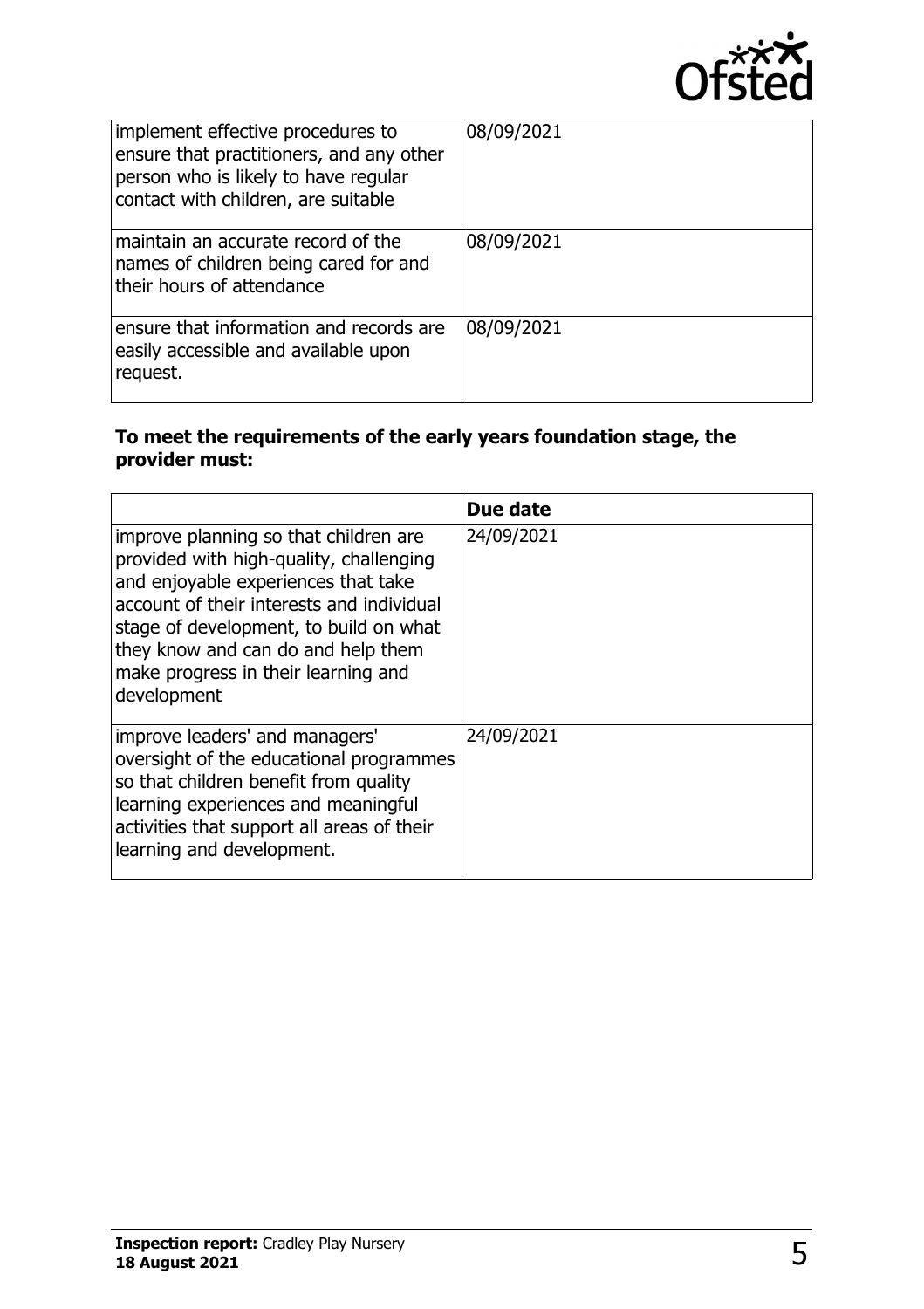

| <b>Setting details</b>                         |                                                                                      |
|------------------------------------------------|--------------------------------------------------------------------------------------|
| Unique reference number                        | EY500022                                                                             |
| <b>Local authority</b>                         | Dudley                                                                               |
| <b>Inspection number</b>                       | 10204631                                                                             |
| <b>Type of provision</b>                       | Childcare on non-domestic premises                                                   |
| <b>Registers</b>                               | Early Years Register, Compulsory Childcare<br>Register, Voluntary Childcare Register |
| Day care type                                  | Full day care                                                                        |
| Age range of children at time of<br>inspection | $0$ to $4$                                                                           |
| <b>Total number of places</b>                  | 38                                                                                   |
| Number of children on roll                     | 78                                                                                   |
| Name of registered person                      | Ann Richards And David Richards                                                      |
| Registered person unique<br>reference number   | RP906443                                                                             |
| Telephone number                               | 01384 567398                                                                         |
| Date of previous inspection                    | 27 April 2018                                                                        |

## **Information about this early years setting**

Cradley Play Nursery registered in 2016. The nursery is located in the Cradley area of Dudley. The nursery operates Monday to Friday from 7.45am to 6pm, all year round. There are 24 members of childcare staff employed. Of these, 20 hold appropriate qualifications at level 3 or above, including five who hold appropriate qualifications at level 6. The nursery provides funded early education for two-, three- and four-year-old children.

## **Information about this inspection**

**Inspector** Lisa Bennett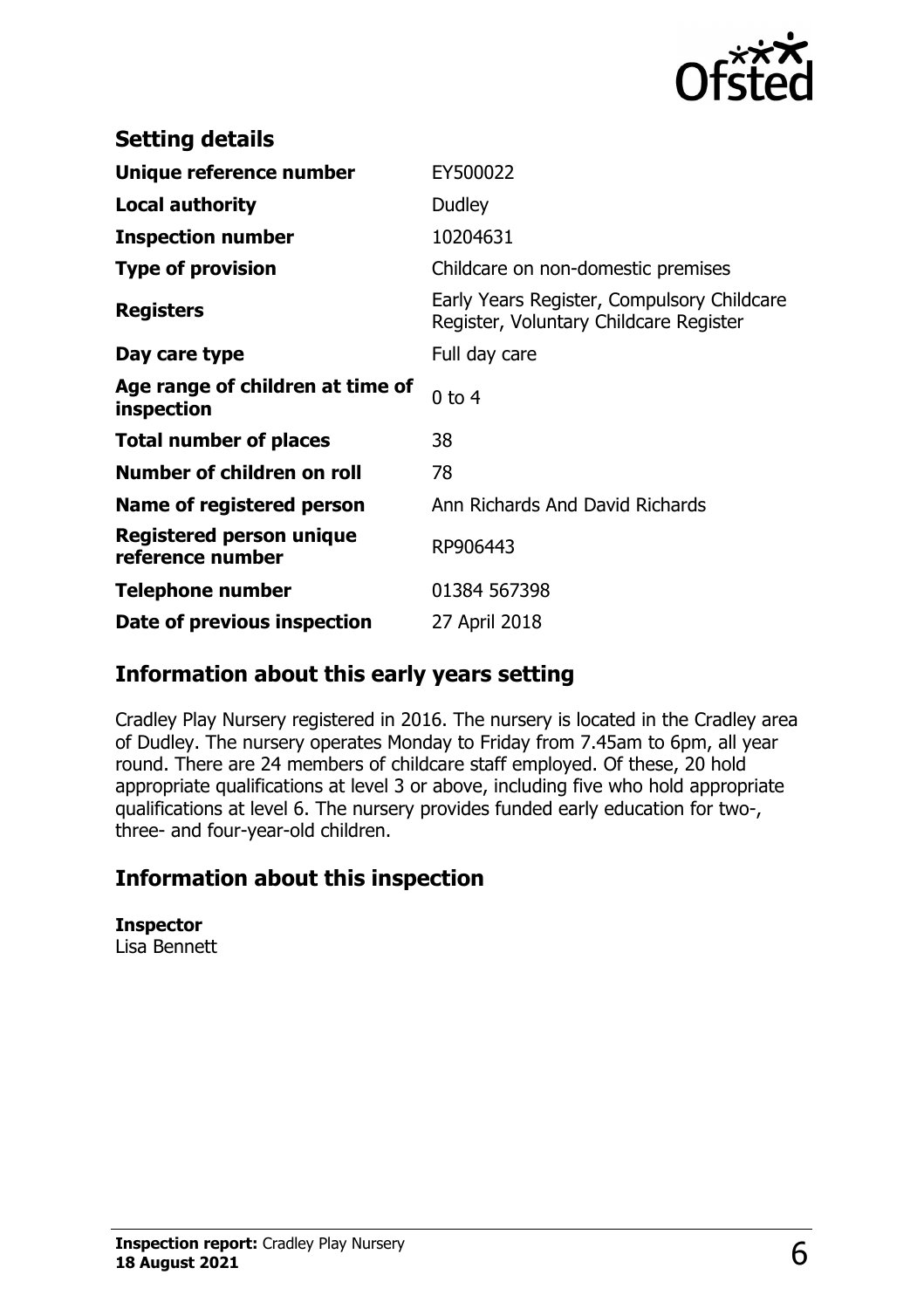

## **Inspection activities**

- $\blacksquare$  This was the first routine inspection the setting received since the 2020-21 COVID-19 (coronavirus) pandemic began. The inspector discussed the impact of the pandemic with the setting and has taken that into account in their evaluation of the setting.
- The manager, deputy manager and inspector completed a learning walk to gather information about how the provision and curriculum are organised.
- $\blacksquare$  The manager and the inspector carried out a joint observation of an activity to evaluate the effectiveness of teaching.
- $\blacksquare$  Parents and children spoke to the inspector and gave their views of the nursery.
- $\blacksquare$  The inspector observed the quality of teaching indoors and outdoors to assess the impact of this on children's learning.
- $\blacksquare$  The inspector held a meeting with the manager and deputy manager, and looked at relevant documentation and evidence of staff suitability.

We carried out this inspection under sections 49 and 50 of the Childcare Act 2006 on the quality and standards of provision that is registered on the Early Years Register. The registered person must ensure that this provision complies with the statutory framework for children's learning, development and care, known as the early years foundation stage.

If you are not happy with the inspection or the report, you can [complain to Ofsted](http://www.gov.uk/complain-ofsted-report).